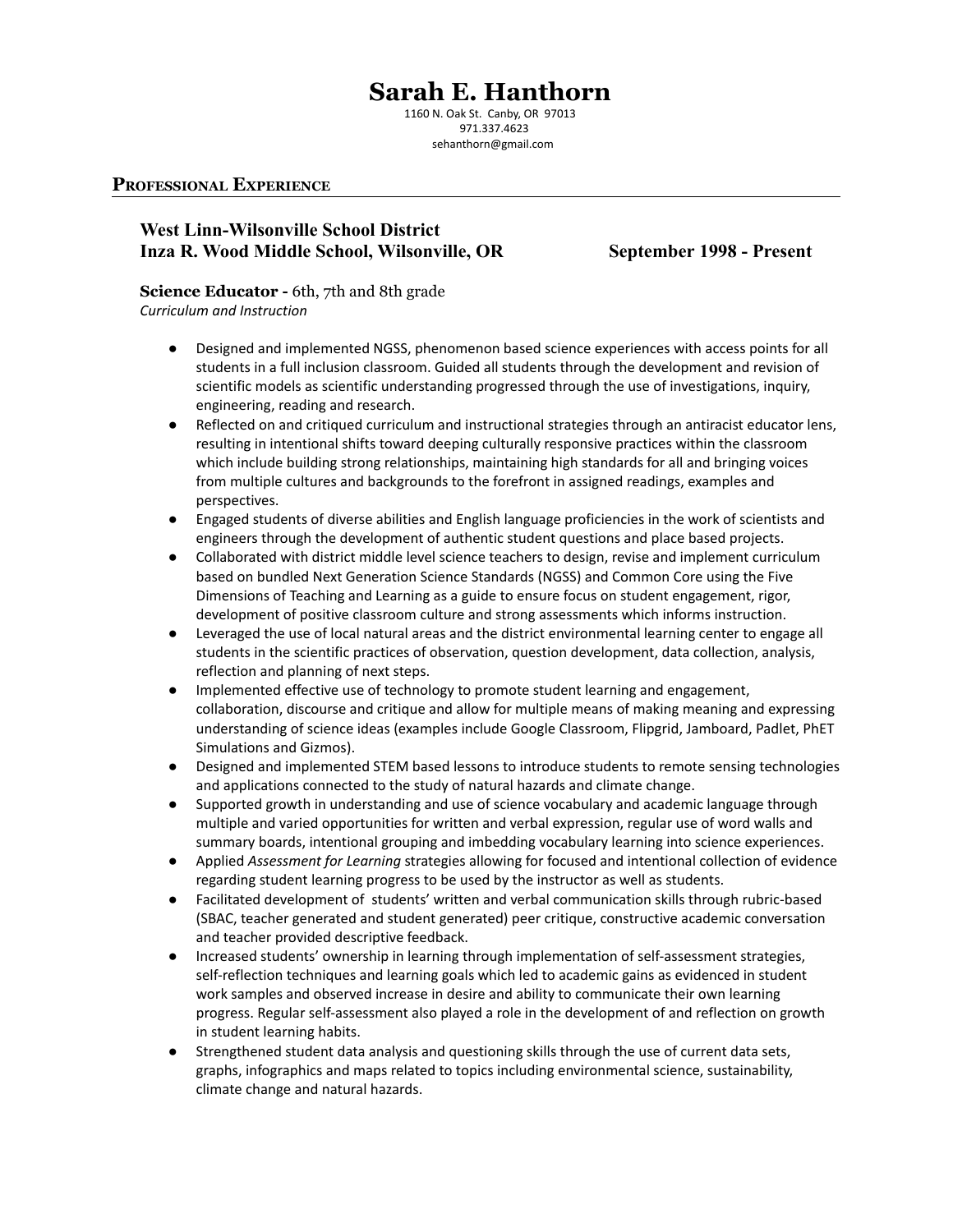- Partnered with colleagues to develop a distance learning format of Outdoor School (Spring 2020). Teamed with district science teachers and environmental learning specialists to create a site based Outdoor School experience for district  $6<sup>th</sup>$  graders learning in-person and remotely (Spring 2021). Learning opportunities included presentations from scientists, STEM activities and data collection related to current scientific research.
- Designed and facilitated science instruction while supporting social emotional health and building rapport through distance learning (asynchronous and synchronous) and hybrid learning (in-person students and remote students simultaneously) models.
- Piloted one of the district's early uses of remote access technology which allowed a student to attend and actively participate in lessons and discussions remotely using an iPad, "robot", teacher blog and student simulation sites.

#### *Student Support*

- Promoted student voice, inclusion and equity within the classroom using *Seven Components of Inclusive and Equitable Learning Communities* (West Linn-Wilsonville School District) which includes strong student engagement strategies, teaching common expectations, routines and rituals, relationships with high expectations and the use of restorative practices.
- Planned and taught lessons in collaboration with grade level learning specialists and ESOL teachers to support all students. Multiple means of engagement, representation and action/expression were woven into lessons, following the *Universal Design for Learning* guidelines.
- Built community among students of diverse interests, abilities and cultural backgrounds while nurturing positive character development through the use of teacher and student generated classroom norms, routines and grade-level character and service focus.
- Served as a teacher representative on the school Child Study team which developed individual intervention strategies and advocated for academic, social and emotional support allowing students opportunities to achieve intellectual, academic and personal potential.
- Developed strong student and parent relationships through regular communication and positive interactions in preferred home language.
- Facilitated social-emotional learning (SEL) lessons and activities with students and embedded SEL learning opportunities into the science classroom.
- Incorporated the use of class movement breaks and offered options for movement (stretches, options for seating, spinning bike, fidgets, drawing ) to be used by students as needed for self-regulation throughout the learning period.
- Advised and supported students throughout development and presentation of middle school science inquiry projects at West Linn-Wilsonville's Jane Goodall Science Symposium and the state science fair.

#### *Leadership and Professional Development*

- Planned, presented and facilitated throughout a series of team-designed and team-led workshops for early service teachers within the district (K-12). *Teaching With Purpose* topics included Equity, Access and Inclusive Practices, Positive Teacher-Student Relationships and Student Engagement.
- Mentored, worked with and observed early service teachers, teacher candidates and prospective teachers, providing feedback regarding instructional strategies, classroom management skills and curriculum planning.
- Grew as an antiracist educator through reading, conversation, listening, reflection, research and application of strategies in planning and teaching.
- Provided and received written and verbal critique through year long engagement in cross-discipline peer observations.
- Prepared and facilitated workshop-style session of professional development around formative assessment.
- Presented strategies focused on growth of students' content area vocabulary skills through the intentional use of meaningful group roles and talk routines at staff professional development meetings.
- Collaborated to design, implement and assess an interdisciplinary sustainability action project. Presented process and student projects at a district professional development seminar.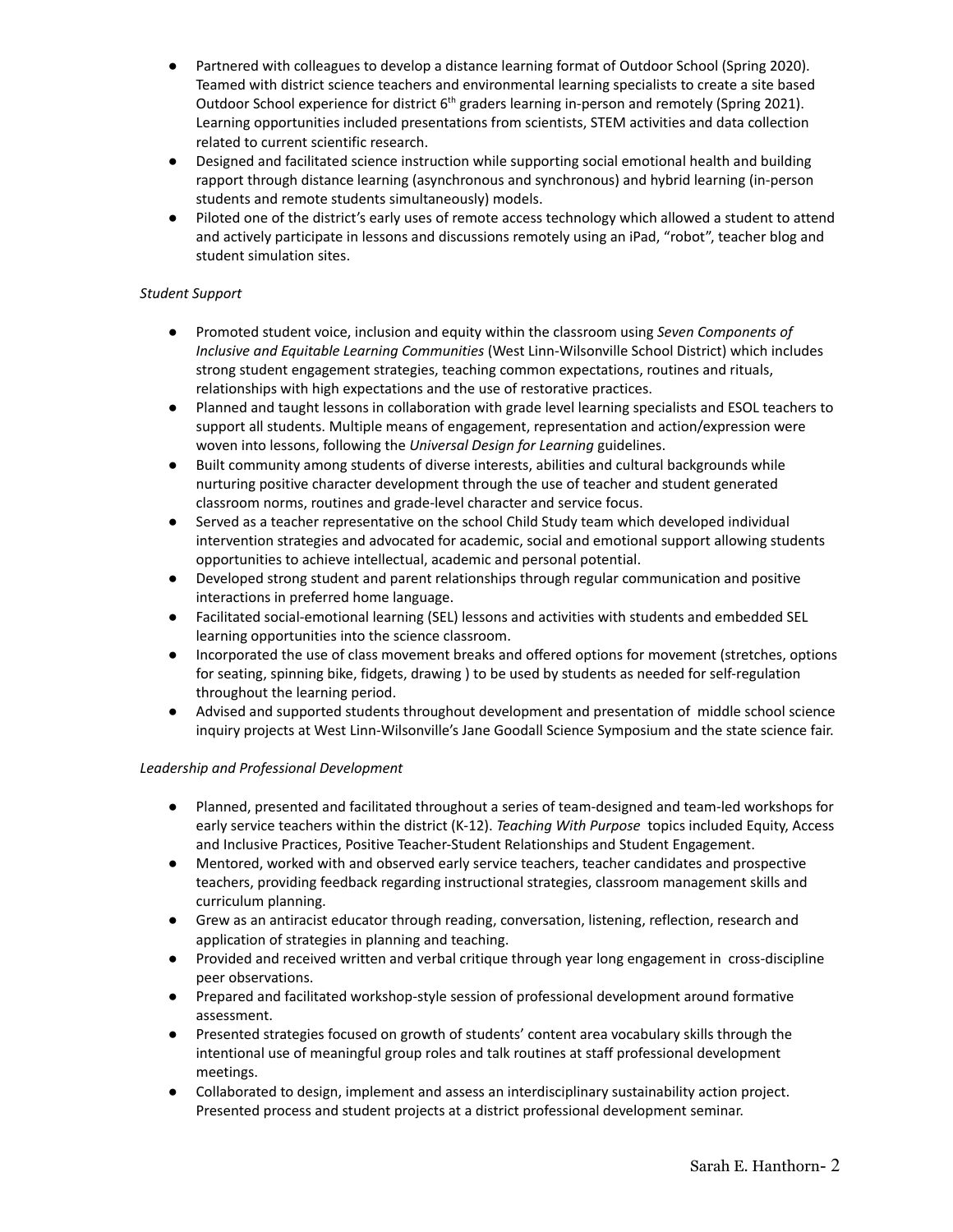- Served as a studio teacher for district Sheltered English course.
- Represented grade level teams on the school Team Reps Committee, Child Study Team, School Culture and Climate Team and Site Council.

### **EDUCATION**

### **Whitworth University Spokane, WA June 1998**

*Master in Teaching*

● Action Research: *Influence of Performance Assessment on Attitude and Motivation of Seventh Grade Science Students*

# **Whitworth University Spokane, WA May 1997**

*Bachelor of Science in Biology*

● Graduated Cum Laude

- Minor in History
- Completed upper division courses in science and history at Oregon State University (1996-1997)

#### **INTEGRATION OF TECHNOLOGY AND LEARNING**

- Google Classroom: communication of learning goals, providing learning opportunities, sharing written descriptive feedback (docs, slides and sheets)
- Gizmos and PhET Simulations: explorating and engaging with science content Mote: recording verbal and written feedback
- Jamboard, FlipGrid and Padlet: promoting and developing student discourse, critique and collaboration
- Vernier Probes: data collection for environmental science research
- Screencastify, Anchor.fm and Mote: creating and sharing recordings of instructions, essential information, readings and feedback
- Zoom: remotely connecting students to one another, the teacher and science learning experiences

#### **PROFESSIONAL TRAININGS AND AFFILIATIONS**

| $\bullet$ | Recent and current professional readings: Culturally Responsive Teaching<br>and the Brain, The Art of Coaching: Effective Strategies for School<br>Transformation, Waking Up White and Finding Myself in the Story of Race | 2020-2021                  |
|-----------|----------------------------------------------------------------------------------------------------------------------------------------------------------------------------------------------------------------------------|----------------------------|
|           | New Teacher Center Webinars                                                                                                                                                                                                | 2020                       |
|           | NSTA and OSTA Conferences (Recent dates)                                                                                                                                                                                   | 2020, 2016                 |
|           | South Metro STEM Summer Earth Science Camp - NASA Remote Sensing<br><b>Mission Development</b>                                                                                                                             | 2018                       |
|           | Middle Level Science Curriculum and Assessment Workshops                                                                                                                                                                   | 2012, 2014-2016, 2018-2019 |
|           | Sheltered English Instruction Workshop                                                                                                                                                                                     | 2014, 2015                 |
| $\bullet$ | Common Core State Standards Regional Training                                                                                                                                                                              | 2014                       |
|           | Leading Professional Development for the Seven Strategies of Assessment<br>for Learning Training                                                                                                                           | 2011                       |

#### **COMMUNITY INVOLVEMENT**

| Youth Dynamics Adventures, Volunteer Mentor, Adventure Guide,<br>Support Staff                             | 1999-Present                     |
|------------------------------------------------------------------------------------------------------------|----------------------------------|
| First Evangelical Presbyterian Church of Oregon City, Volunteer<br>Sunday School Teacher/Nursery Care      | 2008-2012, 2014-2020             |
| First Evangelical Presbyterian Church of Oregon City, Volunteer Deacon<br><b>Canby United Soccer Coach</b> | 2009-11, 2015-2017<br>2018, 2019 |